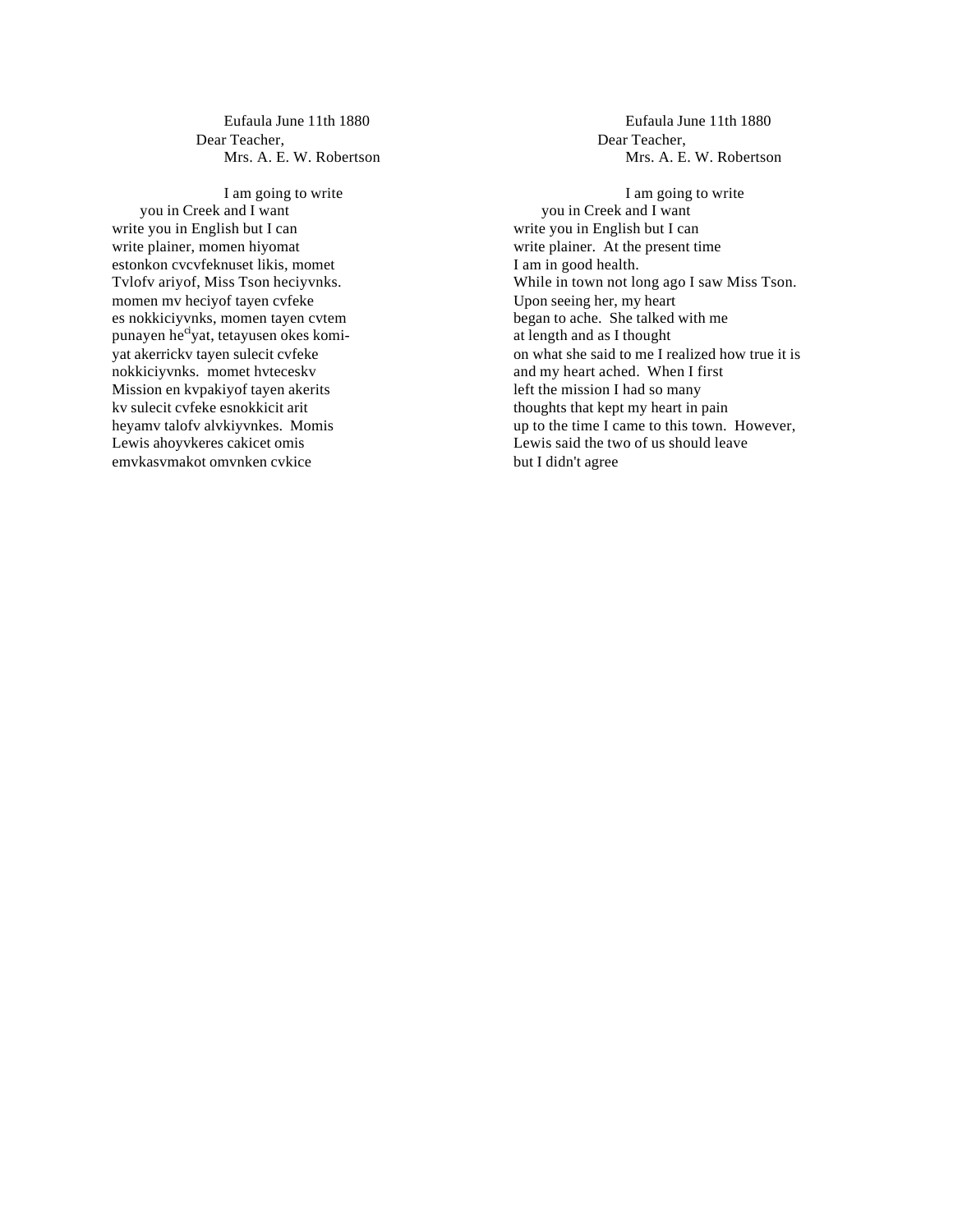## [page 2]

monket omen acvkayit omanken hiyomat heyvmv likit okis; Momen hatam vne acofacvn cemopun ayecaranis momen hiyomat matis estonkon heren ariyet omes. heyv makiyat emekusapkv ufacan okiyet omes, Momet hiyomat nettv-cako oromalkan emekusapkv cuko ayit estapvkit ariyet omes. Momis nettv cako cokv hetskv talkosat e sepekot omes, momen cepanake hokolet emi mv nake facan vfaste tan komet sehokacoken puhiyat esacvfatske estamhet os. Momis estitaket omen ukhoyat matat kerrakot omes. Momen aneu fatscan komit hiyomat hueriyet omes momen hiyomat every night totet ayen cokv rakkon hatam este cate encokan etempalsecit aketeciyat likiyet omes. Momekv hiyomusen fekhoneta naranis, momen nake hamken cempuhis heyan okiyet os Creek Hymn<sup>book</sup>

but he persisted so I came with him so I am now living here. And now there are some things I want to tell you about myself. Right now I am doing well. I am saying this in regard to being a Christian. At the present time, I am in the company of people who go to church and we go every Sunday. But they do not have Bible school classes. When I heard about the two young boys who are striving to serve in the church I was so very happy. But I do not know who they are. I too, am striving to stand in truthful ways. During this, every night I study the Bible and compare the Creek Bible to all the lessons. This is all for now so I will close. There is one thing I ask of you. Here is what I mean.